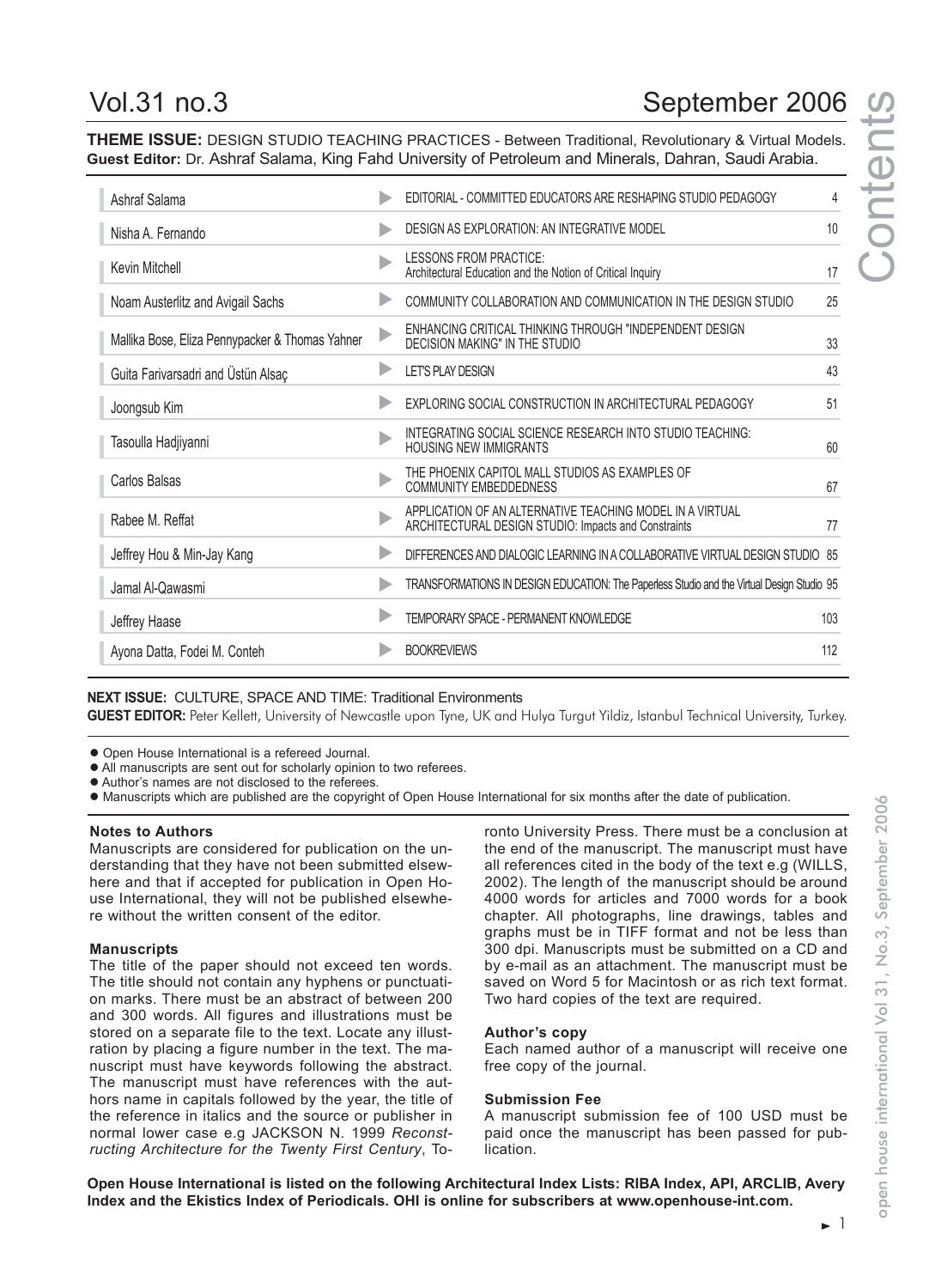# **EDITORIAL**

### COMMITTED EDUCATORS ARE RESHAPING STUDIO PEDAGOGY

The process of educating future architects and designers around the world varies dramatically. However, there is one striking similarity - the dominance of the design studio as the main forum for knowledge acquisition and assimilation, and for creative exploration and interaction. Such a setting encompasses intensive cognitive and physical activities, which ultimately result in conceptualizing meaningful environments proposed to accommodate related human activities. The design studio is the primary space where students explore their creative skills that are so prized by the profession; it is the kiln where future architects are molded. It has occupied a central position since architectural education was formalized two centuries ago in France and later in Germany, the rest of Europe, North America, and the rest of the world.

My personal experience of the design studio comes principally from being academic, studio educator, and researcher on architectural education and studio teaching practices for over fifteen years. Continuous endeavors have resulted in a number of publications that analyzed traditional studio while probing into the motivations of my colleague educators and allowing for critical examination of studio pedagogy (SALAMA, 1995; 1996; 1998; 1999; 2002; 2005; 2006). My passion for a continued exploration and investigation of the studio underlying rituals, teaching styles and learning outcomes, design processes and studio projects motivated me to entertain the idea of guest editing this issue and to venture a call for contributions for soliciting visions and experiences on the theme. This initiation was further encouraged and supported by the Editor in Chief - Nicholas Wilkinson.

This issue of Open House International-OHI is concerned with the studio pedagogy's increasing importance within the context of contemporary architectural and design education, a crucial subject that poses itself confidently on the map of current academic research. Twelve papers are included; of them, nine were selected from over 30 submission responses to the call for contributions. These are of NISHA FERNAN-DO; KEVIN MITCHELL, MALIKA BOSE, ELIZA PENNYPACKER, and TOM YAHNER; TASOULLA HADJIYANNI; CARLOS BALSAS; RABEE REFFAT; JEFFREY HOU and MIN-JAY KANG; JAMAL AL QAWASMI; and JEFFREY HAASE. Three papers were selected as they won the first three awards of the International Architectural Education Competi-tion entitled *"Alternative Educational Ways for Teaching and Learning Architectural Design,"* which was organized in 2005 by Open House International and the Faculty of Architecture, Eastern Mediterranean University, Northern Cyprus. Results were announced in April 2006 and the three winners were JOONG-SUB KIM (1st Prize); NOAM AUSTERLITZ & AVI-GAIL SACHS (2nd Prize); and GUITA FARI-VARSADRI & USTUN ALSAC (3rd Prize).

Efforts of these concerned and committed educators are integrated to openly debate the delivery system of education in the studio. Actually, they are advancing the discussions on how this subject has become a recognized area of research in recent years, how studio teaching invigorates the attitudes of future architects and designers, and how it may contribute to the creation of better environments. The papers in this edition of OHI capture the body of knowledge about design studio teaching. However, they can be regarded as different studio typologies that delineate a paradigm shift. Such a shift is from the traditional approach that follows principles and practices developed in the past, and not equipped to deal with the practical realities of contemporary societies, to a more responsive approach that effectively challenges recent advances in social and behavioral sciences, and telecommunication technologies. Such an approach is characterized by committing itself to a student-centered learning process by shaping and identifying studio objectives and thereby recognizing the impacts they may have on the lifelong learning skills of future architects.

The papers of NISHA FERNANDO, KEVIN MITCHELL, and JEFFREY HAASE address some gaps inherited in the traditional approach to studio teaching. They share the concern for *Learning from the Environment* whether through systematic investigation of potential users or from exemplary built projects, or through the actual involvement in the building process. However, they differ dramatically in terms of the arguments they introduce. FERNANDO argues for integrating environmental design research as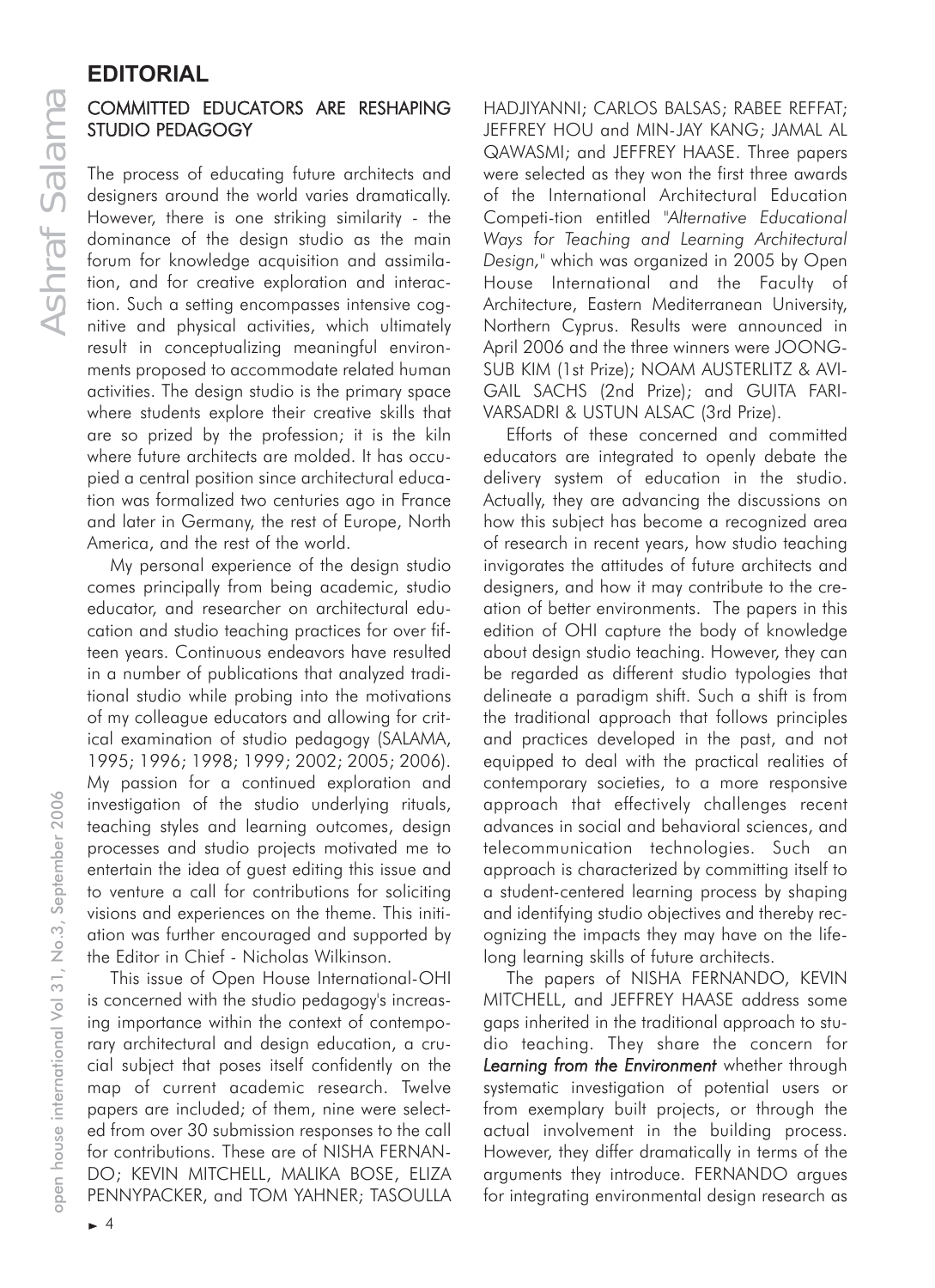a form of knowledge on one hand and creativity on the other. She proposes a model by which knowledge resulted from research is incorporated into the creative endeavors undertaken in the studio in a systematic manner. Her implementation of the model adopts the view that design processes are as vital as the end- products. An important finding in her work is that students become more aware of their own potential as socio-culturally sensitive design professionals because of their engagement in a studio setting that promotes active investigations, interactive dialogues, peer critiques, and mutual learning.

MITCHELL, on the other hand, calls for *Learning from Practice* without adopting the model of an office of junior practitioners led by a principal instructor that can impart all of the skills and knowledge necessary for successful practice. He bases his argument on his belief that those who argue for the appropriation of concepts and methods from other fields often do so, on the basis that it is necessary for "critical thinking," asserting that borrowing from other disciplines often results in the compromise of intellectual rigor. Whether or not one would agree with his statement, he argues for more responsive approaches developed within a defined field that are capable to respond to discipline-specific challenges. He adopts the view that an emphasis on teaching discipline-specific fundamentals using examples from practice presents students with knowledge on how practitioners attempt to achieve conceptual clarity, respond to contextual constraints and develop three-dimensional environments.

In fact, the similarity in the work of the three authors lies in the gaps they attempt to avoid. However, HAASE introduces a studio model that bridges the gap between conventional design studio settings and professional practice, by adopting a Design-Build Studio Model that incorporates *Experiential Learning Theory*, derived from the early work of education theorists. He bases his model on the fact that many design educators tend to teach representational techniques without teaching a clear understanding of what they represent. HAASE sheds lights on the gaps between education and the act of building, and concludes that by providing a hands-on studio approach, and by introducing more realistic problem parameters, students are

better equipped to critically understand and overcome challenges they might confront in other traditional studios and their future careers.

The work of NOAM AUSTERLITZ and AVIGAIL SACHS capitalizes on the *Hidden Curriculum Concept* introduced to the design community by Thomas Dutton in the late eighties (DUTTON, 1987; 1991), a concept that refers to those unstated values that stem tacitly from the social relations of the studio. An important aspect of their argument is that the design studio setting should allow for informal learning to occur. Thus, it is not only a place for practicing architectural skills or developing habits but also the locus for inculcating students, with professional attitudes and values. The fact that design in any domain involves the process of vast amounts of information and that this information must be communicated between those who interface with the process of design is reflected on this work.

AUSTERLITZ and SACHS see communication as a key to three major issues: design as a social act, the importance of the everyday environment and the distribution of power in the architecture profession. In their studio experience, they introduced role-playing to reflect the needs and personalities of future inhabitants and of municipal design committee members, utilizing everyday knowledge and language that are not typically debated in the studio. The ideas introduced in this paper reveal that the intellectual fluency we impart to future architects and designers depends in large part on the efficiency and effectiveness of *Studio Linguistics* (WEBSTER, 2005). In essence, design pedagogy is not simply the imparting of knowledge and skills necessary for successful practice; it involves the development of values, cultural and philosophical positions. The incorporation of aspects underlying the hidden curriculum concept fosters this understanding.

MALIKA BOSE, ELIZA PENNYPACKER, and TOM YAHNER go beyond the critical analysis and descriptive cases as they conducted systematic investigation for measuring learning outcomes. Their observation is that the traditional master/apprentice model of studio instruction involves heavy reliance on faculty for decisionmaking. They contend that this traditional model promotes a studio environment that inhibits students thinking capabilities. It actually establishes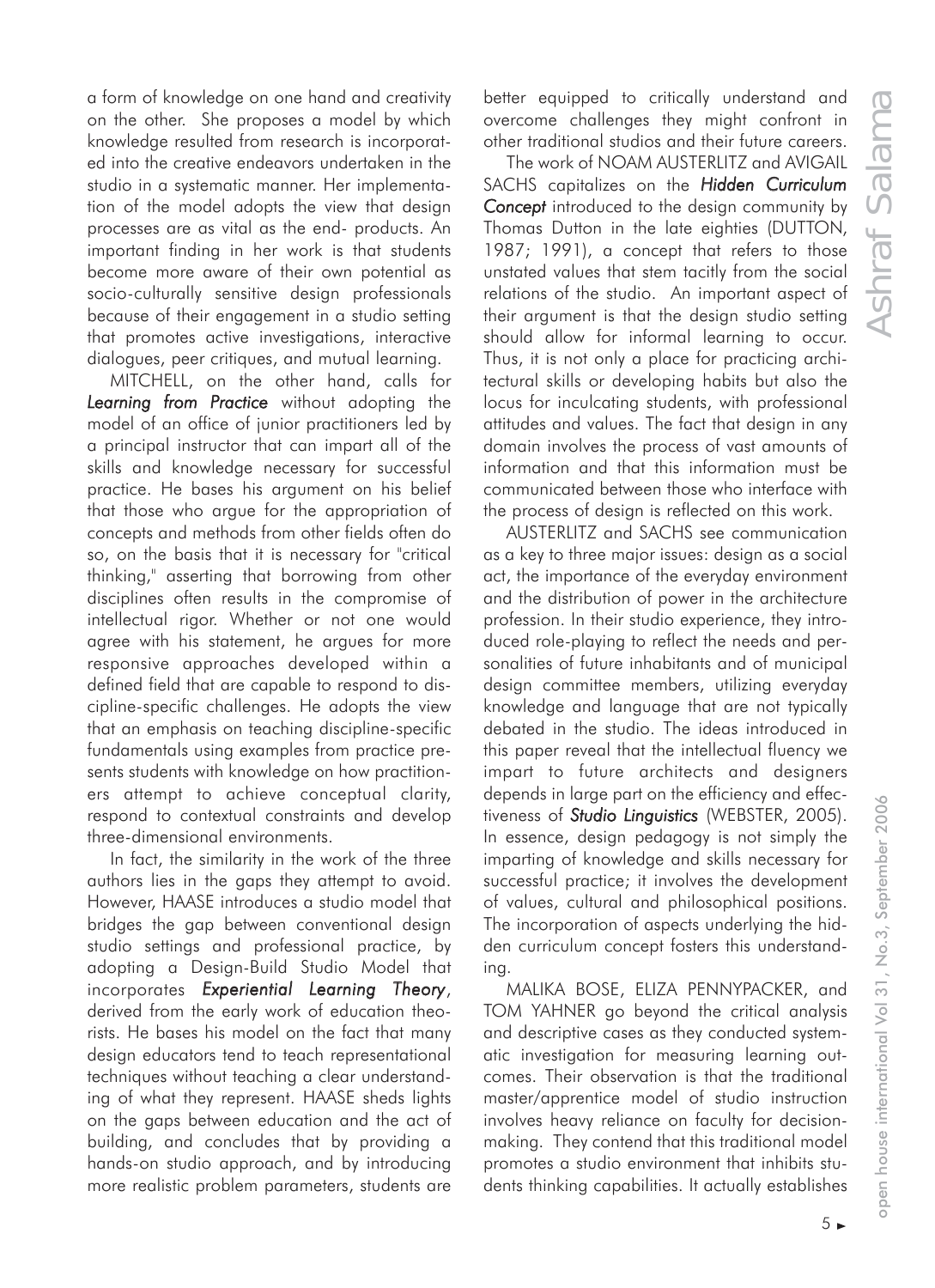a dynamic that encourages students to look to the instructor for design ideas and wait for faculty approval before making design decisions; a ritual found in most studio teaching practices worldwide. Thus, they attempted to solve the tension between *Critical Thinking* and decision making dependency, and developed a teaching method termed "Independent Design Decision-Making." They argue, and rightly so, that by transferring the responsibility for design decisions from the instructor to the student, students could improve their critical thinking and gain confidence in their decision-making capacity.

In their paper Let's Play Design, GUITA FARI-VARSADRI and ÜSTÜN ALSAÇ argue that play and joy are embedded in design acts. Whether in their beginning or upper level studios, play is employed for design learning. This is based on a conscious interpretation of the literature with reference to the role of play and design games in cognitive development processes. Notably, the idea of introducing *Play and Gaming* in studio teaching goes back to the mid-seventies when Henry Sanoff introduced gaming techniques in his community design studios (SANOFF, 1978, 1984; 2003). In this context, it is essential to refer to games as simple constructs involving interaction among a group of people to reflect a *"Real Life Situation;"* they offer players an opportunity to interact with others, make decisions and act on those decisions. Good design games can help students understand how design issues interrelate, and how one decision leads to the next. Design games allow learning to occur under specific pedagogic orientation while developing the skill of thinking in contingent situations. Games can be designed to abstract the essential elements of a design situation, and they can be designed specifically to increase students' awareness of the range of options available to solve a particular design problem in a collaborative manner.

The papers of JOONGSUB KIM, TASOULLA HADIYANNI, and CARLOS BALSAS introduce *Action Research* as a driving force toward solving the needs of a particular community. This corresponds to the ideas generated in the paper of NISHA FERNANDO. However, each incorporates a different set of tools and techniques to accomplish that objective. KIM argues for the need to respond to the lack of diversity as an aspect that characterizes the traditional approach. Diversity in this respect is referred to in terms of the methods utilized in the studio and the targeted population. He argues for a social construction model based on *Multi-disciplinary Research* that encompasses four techniques utilized to address aspects that pertain to neighborhood revitalization. These are inversion that reflects the vision of the client, simulation that involves group discussion with users/client representatives, reciprocity that encompasses roleswitching between expert partners and nonexpert participants to counter conflict of values while building mutual understanding, and at the end, research in action that tests hypotheses while design decision making takes place. KIM asserts that by introducing this social construction model major responsibilities can be assigned to both students and community members and a sense of ownership among them is established.

HADJIYANNI sets a clear case for a *Research based Design Studio* to emphasize the need for students to understand *Cultural Diversity* in solving housing needs of immigrant communities. She argues that design pedagogy must respond to multiculturalism in order to prepare future professionals to practice in cross-cultural contexts. Her studio exposes students to the design process through the exploration of cultural differences in housing design. Thus, they used verbal narratives collected through focused interviews with members of the Hmong and Somali communities living in the Twin Cities metropolitan area to define true programmatic needs that are ultimately utilized in their designs. By focusing on the programming phase that integrates social science tools into design teaching, this work advances the debate on the development of pedagogies that respond to cultural differences while understanding the specific needs of under-represented communities. In this context, one would note similarities in the studio intentions of HADJIYANNI and FERNANDO.

The concerns of KIM and HADJIYANNI can be seen in the paper of BALSAS who draws comparisons between architecture and planning studios. He introduces a descriptive analysis of planning and architectural studios at the University of Arizona and the approaches utilized to address the needs of the Capitol Mall area in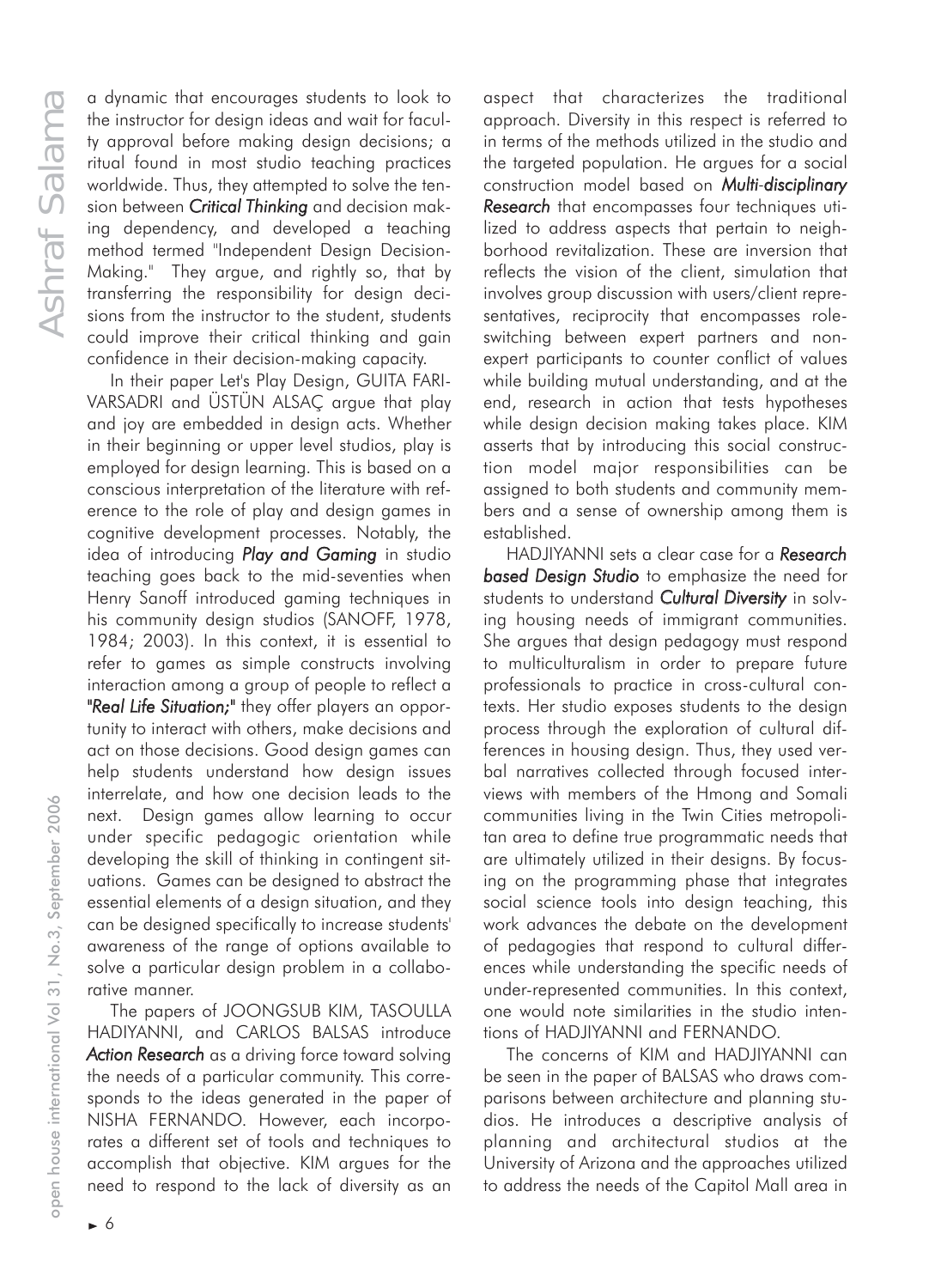Phoenix, a deteriorated urban area. The two studios were conducted simultaneously and addressed the needs of the area where planning students were to develop a revitalization plan and architecture students were to establish specific programs and projects of urban design and architecture. Such a mechanism raises the crucial interface of architecture and planning as two different but related disciplines. They - in academe and in practice-exist in a contrast dichotomy and have historically experienced competitive and juxtaposition-al relationships. Thus, an important finding in this work is that *Interdisciplinary Studios* can benefit from different methodologies, while the community can benefit from different studio outcomes.

Advances in computers and telecommunication technologies are offering opportunities for reconfiguring the face of studio pedagogy. They can invigorate learning to take place on a global scale, with students and faculty reaching across the boundaries of geography, culture, and their own studio environment. The work of RABEE REFFAT, JEFF HOU and MIN-JAY KANG, and JAMAL AL QAWASMI addresses the nature of change in studio settings based on the incorporation of *Digital and Virtual Design Practices*. However, while AL QAWASMI introduces an argument based on literature reviews on the impact of computers and information technology on design studio Teaching, REFFAT, and HOU and KANG analytically describe actual cases of *Virtual Design Studios.* AL QAWASMI investigates the pedagogical shifts resulting from integrating digital media into studio instruction by examining a number of aspects in paperless and virtual design studios including resources, processes, settings, review mechanisms, and the emerging role of studio instructors.

REFAAT proposes a concise studio teaching model- implemented at the University of Sydneythat allows for collaborative learning to occur through four major phases; inhabiting, designing, constructing, and evaluating - IDCE that really simulate real life conditions. He analytically outlines the application, benefits, and constraints of implementing this model. In terms of benefits, REFAAT states that it has favorably impacted students' motivation for active, creative and explorative learning, social dynamics between studio participants, and that it enhanced learning electronic communication, collaborative techniques and etiquette in addition to design technology. As a commitment for further development of this model, and although it sets the stage for a collaborative learning environment amenable to shared responsibility, persistence and sensitivity, he sheds light on the drawbacks of the virtual environment platform, which hindered establishing a design environment responsive to users' needs.

In the work of HOU and KANG cultural diversity is emphasized in a sense that differs from the arguments of HADJIYANNI and KIM. Unlike mainstream discussions on virtual design studios that focus primarily on technical and operational aspects, their work examines social and cultural dimensions of virtual studios and the implications they may have on design pedagogy.

They argue that through dialogues, collaboration, and negotiation of cultural, contextual and methodological differences, collaborative virtual design studio offers an alternative to traditional design studio. Such an argument is introduced based on a case study that places emphasis on their experience of the UW-Tamkang studio, which provides an example in which dialogic learning and negotiation of cultural, spatial and methodological differences contribute to a critical and diverse learning environment.

The papers introduced in this issue convey that teaching architectural design means different things to different instructors and that each teaches according to his/her own set of ideologies and beliefs and in a manner that is distinct from others. Thus, there is a tremendous diversity of contents, approaches, methods, and even in expressions and reflection on the same set of ideas. However, on one hand, experiential learning appears to be a common key issue across the board with different interpretations. This goes along the line of thought of several eminent education theorists including Benjamin Bloom; David Kolb; Jean Piaget; John Dewey; and Paulo Freire who voiced the opinion that experience should be an integral component of any teaching/learning process. In design pedagogy, one should note the work of Teymur and Sanoff who introduced a spectrum of techniques that incorporate experiential learning components in studio pedagogy (SANOFF 2000; TEYMUR, 1996). Their work can be traced back to the famous dic-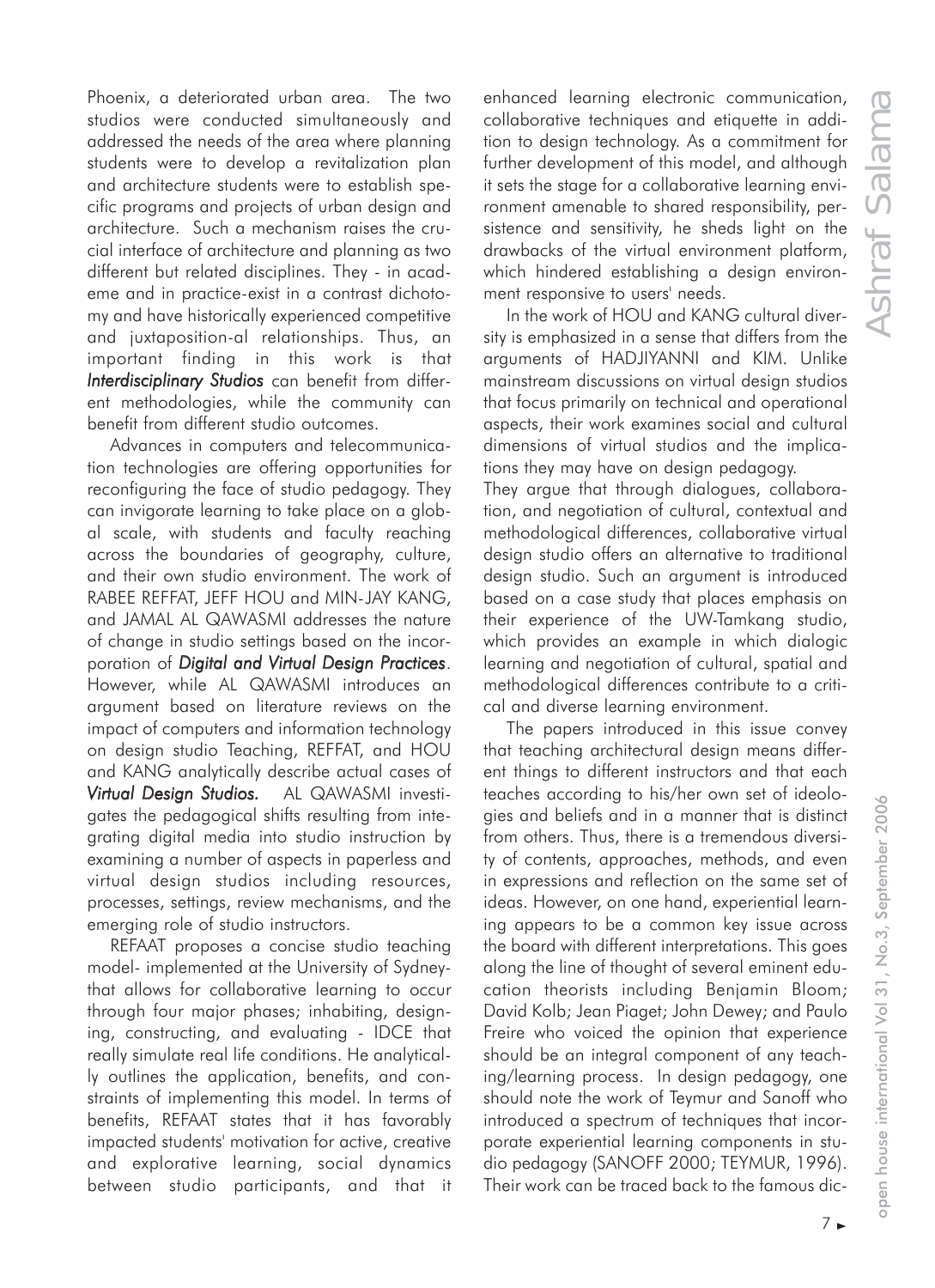*will forget. Show me and I may remember. Involve me and I will understand."* Experiential learning refers to learning in which the learner is directly in touch with the realities being studied. It is contrasted with learning in which the learner only reads about, hears about, talks about, writes about these realities but never comes in contact with as part of the learning process. On the other hand, there are a number of common concepts or key issues found in one or more arguments, which relate to experiential learning. These are learning from the environment; learning from practice; critical thinking; the hidden curriculum concept; play and design games; real life situations; action research; multi-disciplinary research; and cultural diversity, A number of studio types accommodate one or more of these concepts or issues namely, design-build studio; research-based design studio; joint studio; and virtual design studio.

The most Confucius crossor 450 BC <sup>"</sup>Fall me and 1 in the learner is chemical learner whilf in the confucius are between and 1 will understand." Experiential deriver is the contrasted with lacentarism in which the learner The debates in the papers of those committed scholars and educators assert that the mission of a school of architecture or a design program should foster an environment that nurtures exploration and critical thinking. Today, inquiry and investigation are viewed as activities central to studio pedagogy. The papers advocate the integration of research into teaching by arguing for the exposure of students to primary source materials that enable them to get as close as possible to the realities being studied. While some colleagues may argue that the concerns generated in this issue of OHI are not new, I would argue that the level of concern is intensive and the flood of issues, ideas, and outcomes is crested at an alarmingly high level. Most important is not the quantity but the focus of this round of debate; an emphasis on issues central to our own mission as design educators that simply involves the development of design skills and critical thinking abilities through active learning. These papers present new opportunities for us as educators to strengthen our studio environment, to enhance our role in shaping design education, and to improve the quality of that education.

### ACKNOWLEDGEMENT

Thanks are due to the OHI editorial review board members who participated in the review process: Avi Fiedman; Fuad Mallick; Ibrahim Numan; Jia Beisi; Nicholas Wilkinson; Omar Khattab; Stephen Kendall; and Zainab Ali. I am indebted to the guest reviewers of this issue as without their visions and feedback the idea of this initiative would have never materialized. Thanks are due to Henry Sanoff, Julia Robinson; Michael Crosbie; Ruth Morrow; and Thomas Dutton.

## REFERENCES

DUTTON, T.A. (Ed.). 1991, *Voices in Architectural Education: Cultural Politics and Pedagogy,* Bergin & Garvey, New York, NY, USA.

DUTTON, T.A. 1987, "Design and Studio Pedagogy," *Journal of Architectural Education*, 41(1), pp.16-25.

SALAMA, A. 1995, *New Trends in Architectural Education: Designing the Design Studio*, Tailored Text and Unlimited Potentials, Raleigh, NC, USA.

SALAMA, A. 1996, "Environmental Evaluation: A New Voice for Integrating Research into Architectural Pedagogy," *Journal of Architectural Research.* Al Azhar University, Cairo, Egypt, November. pp. 7-23.

SALAMA, A. 1998, "Integrating Environment-Behavior Studies into Architectural Education Teaching Practices," In J. Teklenburg, J. Van Andel, J. Smeets, & A. Seidel (Eds.), *Shifting Balances: Changing Roles in Policy, Research, and Design,* EIRSS Publishers, Eindhoven, Netherlands, pp.128- 139.

SALAMA A. 1999, "Incorporating Knowledge about Cultural Diversity into Architectural Pedagogy." In William O'Reilly (Ed.), *Architectural Knowledge and Cultural Diversity,* Comport-ments, Lausanne, Switzerland, pp. 135- 144.

SALAMA, A., O'Reilly, W. & Nochis, K. (Eds.). 2002, *Architectural Education Today: Cross Cultural Perspectives,* Comportments, Lausanne, Switzerland.

SALAMA, A. 2005, "A Process Oriented Design Pedagogy: KFUPM Sophomore Studio," *Transactions, CEBE-Center for Education in the Built Environment,* Cardiff, UK, 2 (2), pp. 1-3.